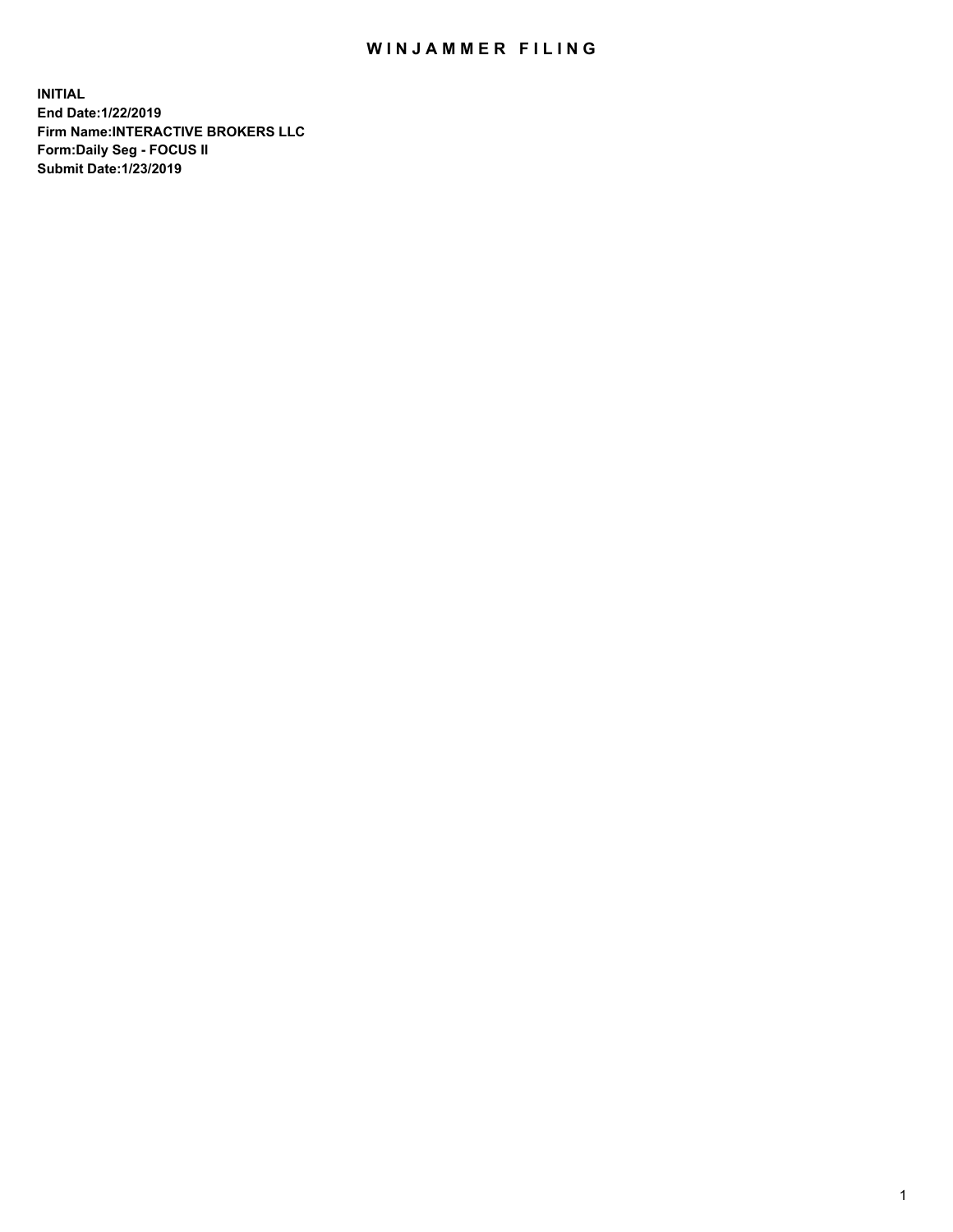**INITIAL End Date:1/22/2019 Firm Name:INTERACTIVE BROKERS LLC Form:Daily Seg - FOCUS II Submit Date:1/23/2019 Daily Segregation - Cover Page**

| Name of Company                                                                                                                                                                                                                                                                                                                | <b>INTERACTIVE BROKERS LLC</b>                                                                  |
|--------------------------------------------------------------------------------------------------------------------------------------------------------------------------------------------------------------------------------------------------------------------------------------------------------------------------------|-------------------------------------------------------------------------------------------------|
| <b>Contact Name</b>                                                                                                                                                                                                                                                                                                            | James Menicucci                                                                                 |
| <b>Contact Phone Number</b>                                                                                                                                                                                                                                                                                                    | 203-618-8085                                                                                    |
| <b>Contact Email Address</b>                                                                                                                                                                                                                                                                                                   | jmenicucci@interactivebrokers.c<br>om                                                           |
| FCM's Customer Segregated Funds Residual Interest Target (choose one):<br>a. Minimum dollar amount: ; or<br>b. Minimum percentage of customer segregated funds required:% ; or<br>c. Dollar amount range between: and; or<br>d. Percentage range of customer segregated funds required between:% and%.                         | $\overline{\mathbf{0}}$<br>$\overline{\mathbf{0}}$<br>155,000,000 245,000,000<br>0 <sub>0</sub> |
| FCM's Customer Secured Amount Funds Residual Interest Target (choose one):<br>a. Minimum dollar amount: ; or<br>b. Minimum percentage of customer secured funds required:%; or<br>c. Dollar amount range between: and; or<br>d. Percentage range of customer secured funds required between:% and%.                            | $\overline{\mathbf{0}}$<br>$\overline{\mathbf{0}}$<br>80,000,000 120,000,000<br>0 <sub>0</sub>  |
| FCM's Cleared Swaps Customer Collateral Residual Interest Target (choose one):<br>a. Minimum dollar amount: ; or<br>b. Minimum percentage of cleared swaps customer collateral required:% ; or<br>c. Dollar amount range between: and; or<br>d. Percentage range of cleared swaps customer collateral required between:% and%. | $\frac{0}{0}$<br>$\underline{0}$ $\underline{0}$<br>0 <sub>0</sub>                              |

Attach supporting documents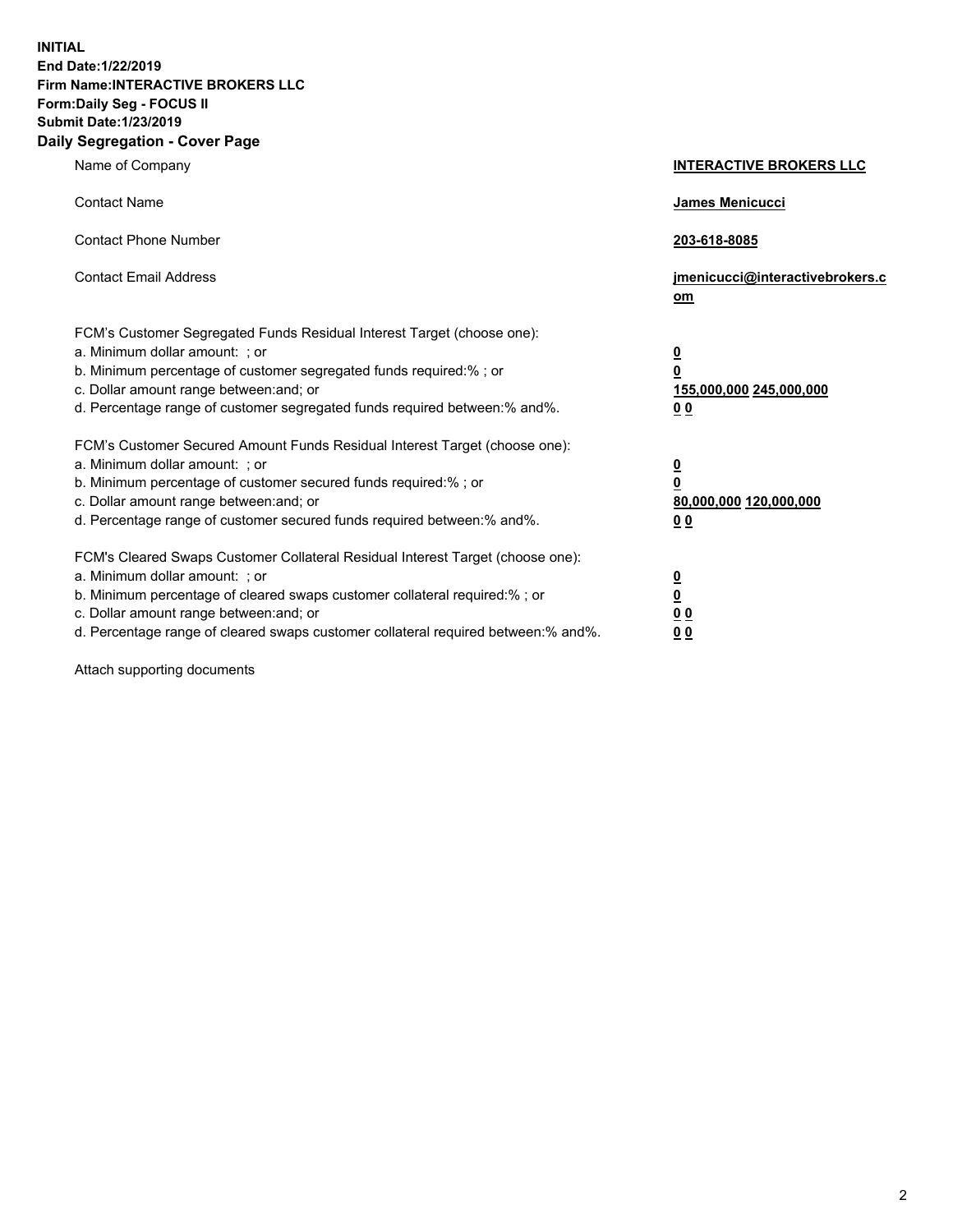## **INITIAL End Date:1/22/2019 Firm Name:INTERACTIVE BROKERS LLC Form:Daily Seg - FOCUS II Submit Date:1/23/2019 Daily Segregation - Secured Amounts**

|                | Dany Ocgregation - Oceaned Anioante                                                         |                                  |
|----------------|---------------------------------------------------------------------------------------------|----------------------------------|
|                | Foreign Futures and Foreign Options Secured Amounts                                         |                                  |
|                | Amount required to be set aside pursuant to law, rule or regulation of a foreign            | $0$ [7305]                       |
|                | government or a rule of a self-regulatory organization authorized thereunder                |                                  |
| 1.             | Net ledger balance - Foreign Futures and Foreign Option Trading - All Customers             |                                  |
|                | A. Cash                                                                                     | 425,146,266 [7315]               |
|                | B. Securities (at market)                                                                   | $0$ [7317]                       |
| 2.             | Net unrealized profit (loss) in open futures contracts traded on a foreign board of trade   | 1,788,413 [7325]                 |
| 3.             | Exchange traded options                                                                     |                                  |
|                | a. Market value of open option contracts purchased on a foreign board of trade              | 64,589 [7335]                    |
|                | b. Market value of open contracts granted (sold) on a foreign board of trade                | -51,278 [7337]                   |
| 4.             | Net equity (deficit) (add lines 1.2. and 3.)                                                | 426,947,990 [7345]               |
| 5.             | Account liquidating to a deficit and account with a debit balances - gross amount           | 4,173 [7351]                     |
|                | Less: amount offset by customer owned securities                                            | 0 [7352] 4,173 [7354]            |
| 6.             | Amount required to be set aside as the secured amount - Net Liquidating Equity              | 426,952,163 [7355]               |
|                | Method (add lines 4 and 5)                                                                  |                                  |
| 7.             | Greater of amount required to be set aside pursuant to foreign jurisdiction (above) or line | 426,952,163 [7360]               |
|                | 6.<br>FUNDS DEPOSITED IN SEPARATE REGULATION 30.7 ACCOUNTS                                  |                                  |
| $\mathbf{1}$ . | Cash in banks                                                                               |                                  |
|                | A. Banks located in the United States                                                       | 66,541,782 [7500]                |
|                | B. Other banks qualified under Regulation 30.7                                              | 0 [7520] 66,541,782 [7530]       |
| 2.             | Securities                                                                                  |                                  |
|                | A. In safekeeping with banks located in the United States                                   | 408,108,752 [7540]               |
|                | B. In safekeeping with other banks qualified under Regulation 30.7                          | 0 [7560] 408,108,752 [7570]      |
| 3.             | Equities with registered futures commission merchants                                       |                                  |
|                | A. Cash                                                                                     | $0$ [7580]                       |
|                | <b>B.</b> Securities                                                                        | $0$ [7590]                       |
|                | C. Unrealized gain (loss) on open futures contracts                                         | $0$ [7600]                       |
|                | D. Value of long option contracts                                                           | $0$ [7610]                       |
|                | E. Value of short option contracts                                                          | 0 [7615] 0 [7620]                |
| 4.             | Amounts held by clearing organizations of foreign boards of trade                           |                                  |
|                | A. Cash                                                                                     | $0$ [7640]                       |
|                | <b>B.</b> Securities                                                                        | $0$ [7650]                       |
|                | C. Amount due to (from) clearing organization - daily variation                             | $0$ [7660]                       |
|                | D. Value of long option contracts                                                           | $0$ [7670]                       |
|                | E. Value of short option contracts                                                          | 0 [7675] 0 [7680]                |
| 5.             | Amounts held by members of foreign boards of trade                                          |                                  |
|                | A. Cash                                                                                     | 105,220,296 [7700]               |
|                | <b>B.</b> Securities                                                                        | $0$ [7710]                       |
|                | C. Unrealized gain (loss) on open futures contracts                                         | -10,258,945 [7720]               |
|                | D. Value of long option contracts                                                           | 64,589 [7730]                    |
|                | E. Value of short option contracts                                                          | -51,278 [7735] 94,974,662 [7740] |
| 6.             | Amounts with other depositories designated by a foreign board of trade                      | 0 [7760]                         |
| 7.             | Segregated funds on hand                                                                    | $0$ [7765]                       |
| 8.             | Total funds in separate section 30.7 accounts                                               | 569,625,196 [7770]               |
| 9.             | Excess (deficiency) Set Aside for Secured Amount (subtract line 7 Secured Statement         | 142,673,033 [7380]               |
|                | Page 1 from Line 8)                                                                         |                                  |
| 10.            | Management Target Amount for Excess funds in separate section 30.7 accounts                 | 80,000,000 [7780]                |
| 11.            | Excess (deficiency) funds in separate 30.7 accounts over (under) Management Target          | 62,673,033 [7785]                |
|                |                                                                                             |                                  |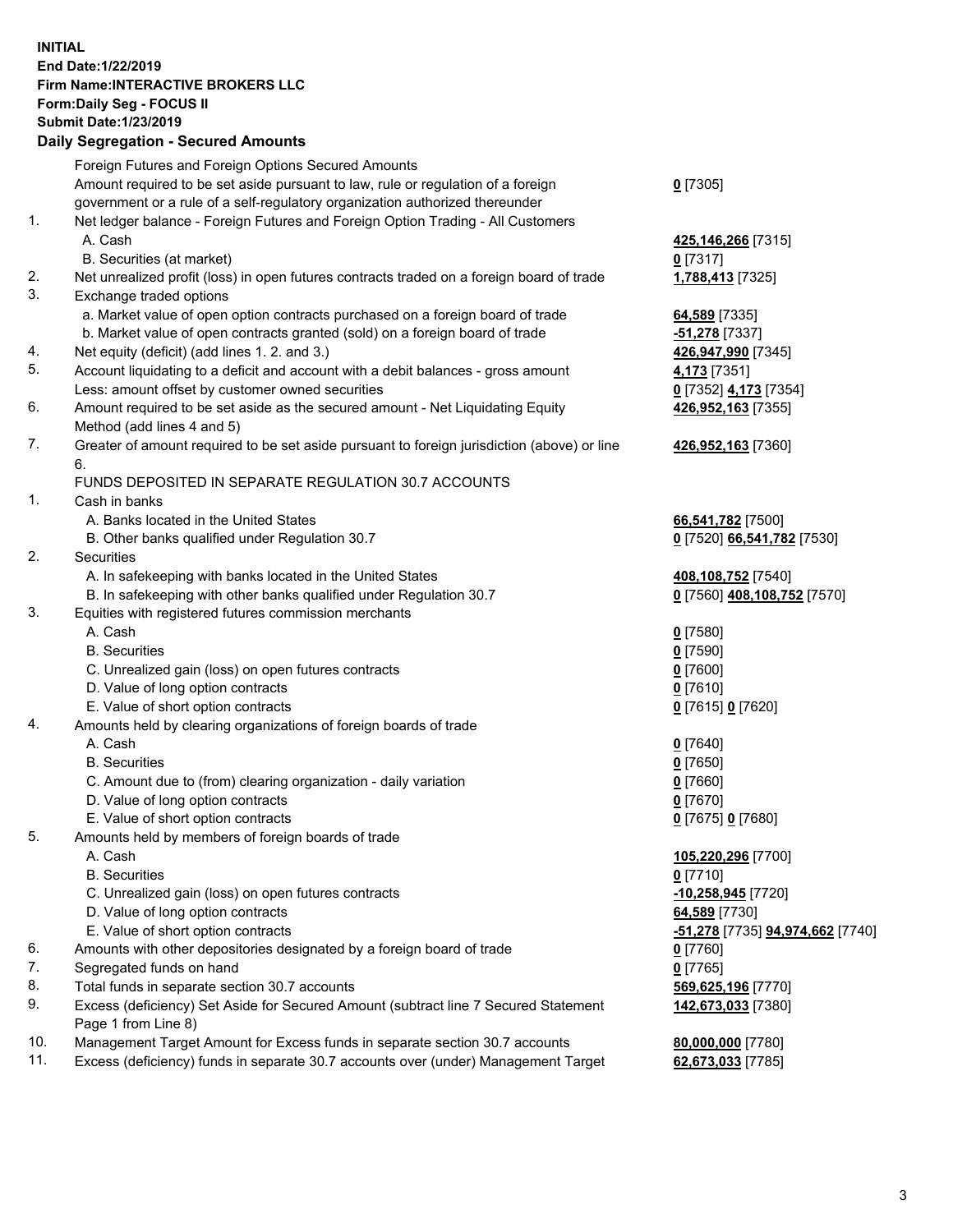**INITIAL End Date:1/22/2019 Firm Name:INTERACTIVE BROKERS LLC Form:Daily Seg - FOCUS II Submit Date:1/23/2019 Daily Segregation - Segregation Statement** SEGREGATION REQUIREMENTS(Section 4d(2) of the CEAct) 1. Net ledger balance A. Cash **3,976,714,399** [7010] B. Securities (at market) **0** [7020] 2. Net unrealized profit (loss) in open futures contracts traded on a contract market **-73,164,943** [7030] 3. Exchange traded options A. Add market value of open option contracts purchased on a contract market **344,318,878** [7032] B. Deduct market value of open option contracts granted (sold) on a contract market **-388,533,430** [7033] 4. Net equity (deficit) (add lines 1, 2 and 3) **3,859,334,904** [7040] 5. Accounts liquidating to a deficit and accounts with debit balances - gross amount **1,399,843** [7045] Less: amount offset by customer securities **0** [7047] **1,399,843** [7050] 6. Amount required to be segregated (add lines 4 and 5) **3,860,734,747** [7060] FUNDS IN SEGREGATED ACCOUNTS 7. Deposited in segregated funds bank accounts A. Cash **462,305,759** [7070] B. Securities representing investments of customers' funds (at market) **2,320,036,315** [7080] C. Securities held for particular customers or option customers in lieu of cash (at market) **0** [7090] 8. Margins on deposit with derivatives clearing organizations of contract markets A. Cash **9,483,596** [7100] B. Securities representing investments of customers' funds (at market) **1,329,225,182** [7110] C. Securities held for particular customers or option customers in lieu of cash (at market) **0** [7120] 9. Net settlement from (to) derivatives clearing organizations of contract markets **-3,657,373** [7130] 10. Exchange traded options A. Value of open long option contracts **344,471,758** [7132] B. Value of open short option contracts **-388,727,846** [7133] 11. Net equities with other FCMs A. Net liquidating equity **0** [7140] B. Securities representing investments of customers' funds (at market) **0** [7160] C. Securities held for particular customers or option customers in lieu of cash (at market) **0** [7170] 12. Segregated funds on hand **0** [7150] 13. Total amount in segregation (add lines 7 through 12) **4,073,137,391** [7180] 14. Excess (deficiency) funds in segregation (subtract line 6 from line 13) **212,402,644** [7190] 15. Management Target Amount for Excess funds in segregation **155,000,000** [7194] **57,402,644** [7198]

16. Excess (deficiency) funds in segregation over (under) Management Target Amount Excess